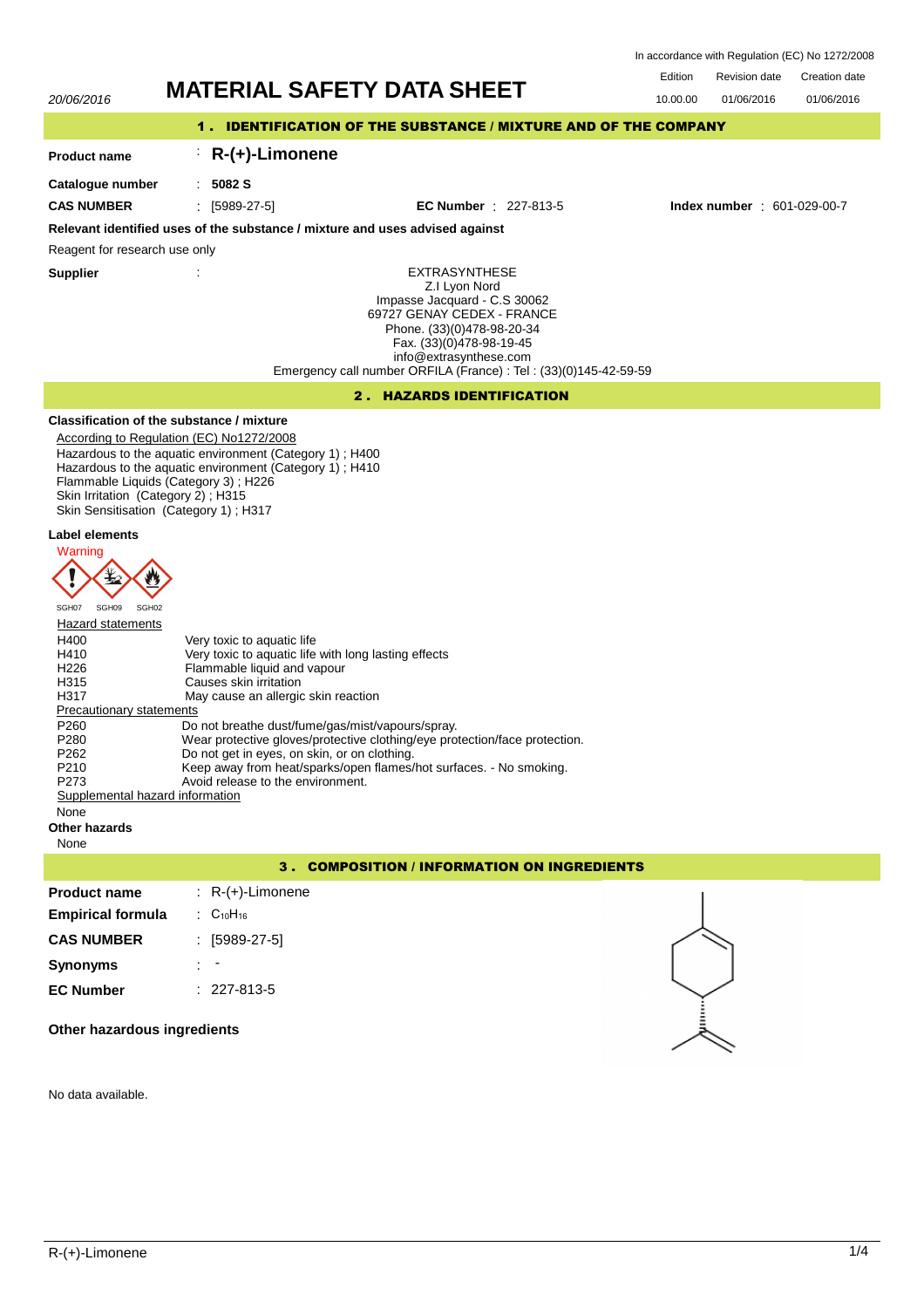#### 4 . FIRST AID MEASURES

#### **Inhalation**

In case of inhalation, move the victim to fresh air. If breathing is difficult, put the victim on oxygen. If breathing stops, carry out artificial respiration.

Wash thoroughly with water and soap.

#### **In case of eye contact**

**In case of skin contact**

Rinse well with plenty of water for at least 15 minutes.

#### **Ingestion**

Do not make an unconscious person vomit or swallow anything. Rinse the mouth thoroughly with water.

5 . FIRE-FIGHTING MEASURES

#### **Extinguishing media**

Carbon dioxide, dry powder.

#### **Special hazards arising from the substance**

Harmful/toxic vapours, carbon oxides may be released during the fire.

# **Advise for fire-fighters**

Wear an autonomous breathing apparatus and suitable protection clothing against chemical agents.

#### 6 . ACCIDENTAL RELEASE MEASURES

#### **Personal precautions**

Use personal protective equipment. Evacuate the personnel from the contaminated zone. Ensure adequate ventilation.

#### **Environnemental precautions**

Keeping away from drains, surface and ground waters.

#### **Methods and materials for containment and cleaning up**

Clean up without creating dust and place in adapted and sealed containers for elimination. Wash the contaminated aera with water and soap. Confine washing water and dispose of it complying with the local regulations. After cleaning, quickly eliminate traces of water with a product absorbing liquids (for example : sand, sawdust, universal binder, Kieselguhr).

# 7 . HANDLING AND STORAGE

#### **Precautions for safe handling**

Avoid formation of dust. Avoid contact with skin and eyes. During handling, wear suitable personal protective equipment (see section 8). Follow the normal measures for preventive fire protection.

#### **Specific handling**

No data available.

# **Specific end use(s)**

No data available

#### **Conditions for safe storage, including any incompatibilities**

Store in a cool well-ventilated place. Keep container tightly closed in a dry place away from light.

#### Store at <+8°C

8 . EXPOSURE CONTROL/PERSONAL PROTECTION

#### **Respiratory protection**

Wear imperatively an appropriated mask/respirator, tested and approved by standards such as NIOSH (US) or CEN (EU).

#### **Hand protection**

Handle with protective gloves. The selected gloves have to satisfy the specifications of EU Directive 89/686/EEC and the standard EN 374 derived from it.

#### **Eye protection**

Wear safety glasses.

#### **Skin protection**

Wear suitable protective clothing according to the quantity and the level of activity of the substance at the workplace.

# 9 . PHYSICAL AND CHEMICAL PROPERTIES

#### **Information on basic physical and chemical properties**

| Physical state                         | : Liguid                  |
|----------------------------------------|---------------------------|
| Color                                  | : No data available.      |
| Solubility in                          | : Ethyl alcohol (Soluble) |
| Melting point                          | : No data available.      |
| рH                                     | : No data available.      |
| Partition coefficient: n-octanol/water | : No data available.      |
| Auto-ignition temperature              | : No data available.      |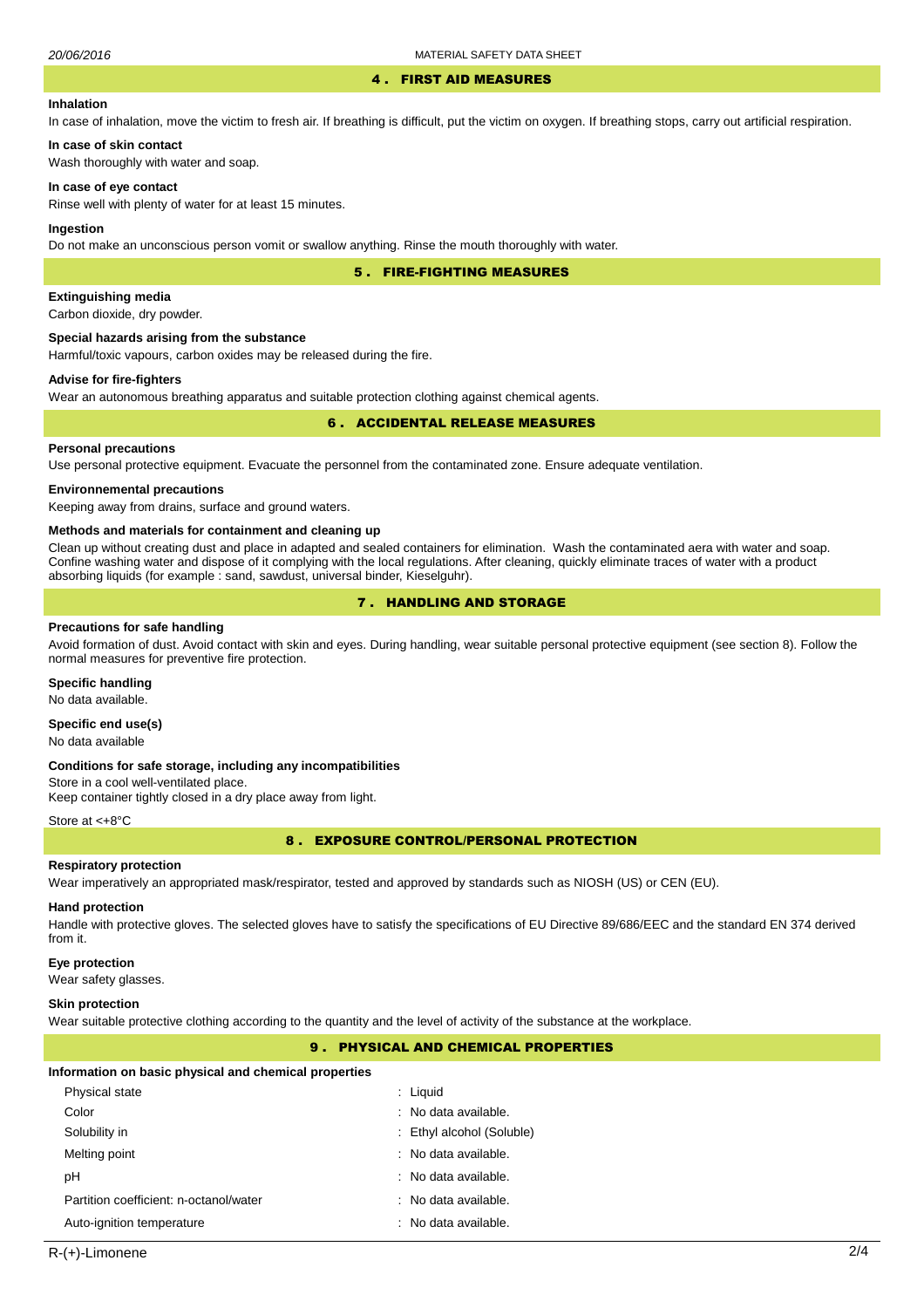| 20/06/2016                | MATERIAL SAFETY DATA SHEET |  |
|---------------------------|----------------------------|--|
| Decomposition temperature | No data available.         |  |
| Viscosity                 | : No data available.       |  |
| Initial boiling point     | $: 175 - 177^{\circ}$ C    |  |

Flash point : 48°C

# **Other information**

#### No data available

10 . STABILITY AND REACTIVITY

# **Reactivity**

No data available.

#### **Chemical stability**

Stable under recommanded storage conditions.

#### **Possibility of hazardous reactions**

No hazardous reactions during storage and handling complying with the instructions.

**Conditions to avoid**

No data available.

#### **Incompatible materials**

No data available.

#### **Hazardous decomposition products**

No hazardous decomposition products if the instructions for handling and storage are respected. During high overheating of the substance or during a fire, hazardous decomposition products may be produced.

11 . TOXICOLOGICAL INFORMATION

#### **Acute oral toxicity**

No data available.

#### **Acute dermal toxicity**

No data available.

#### **Acute inhalation toxicity**

No data available.

#### **Skin Corrosion**

No data available.

#### **Skin Irritation**

No data available.

# **Serious Eye Damage**

No data available.

#### **Eye Irritation**

No data available.

# **Respiratory Sensitisation**

No data available.

#### **Skin Sensitisation**

No data available.

#### **Germ Cell Mutagenicity**

No data available.

#### **Carcinogenictiy**

No data available.

### **Reproductive Toxicity**

No data available.

# **Specific Target Organ Toxicity - Single Exposure**

No data available.

# **Specific Target Organ Toxicity - Repeated Exposure**

No data available.

# **Aspiration Hazard**

No data available.